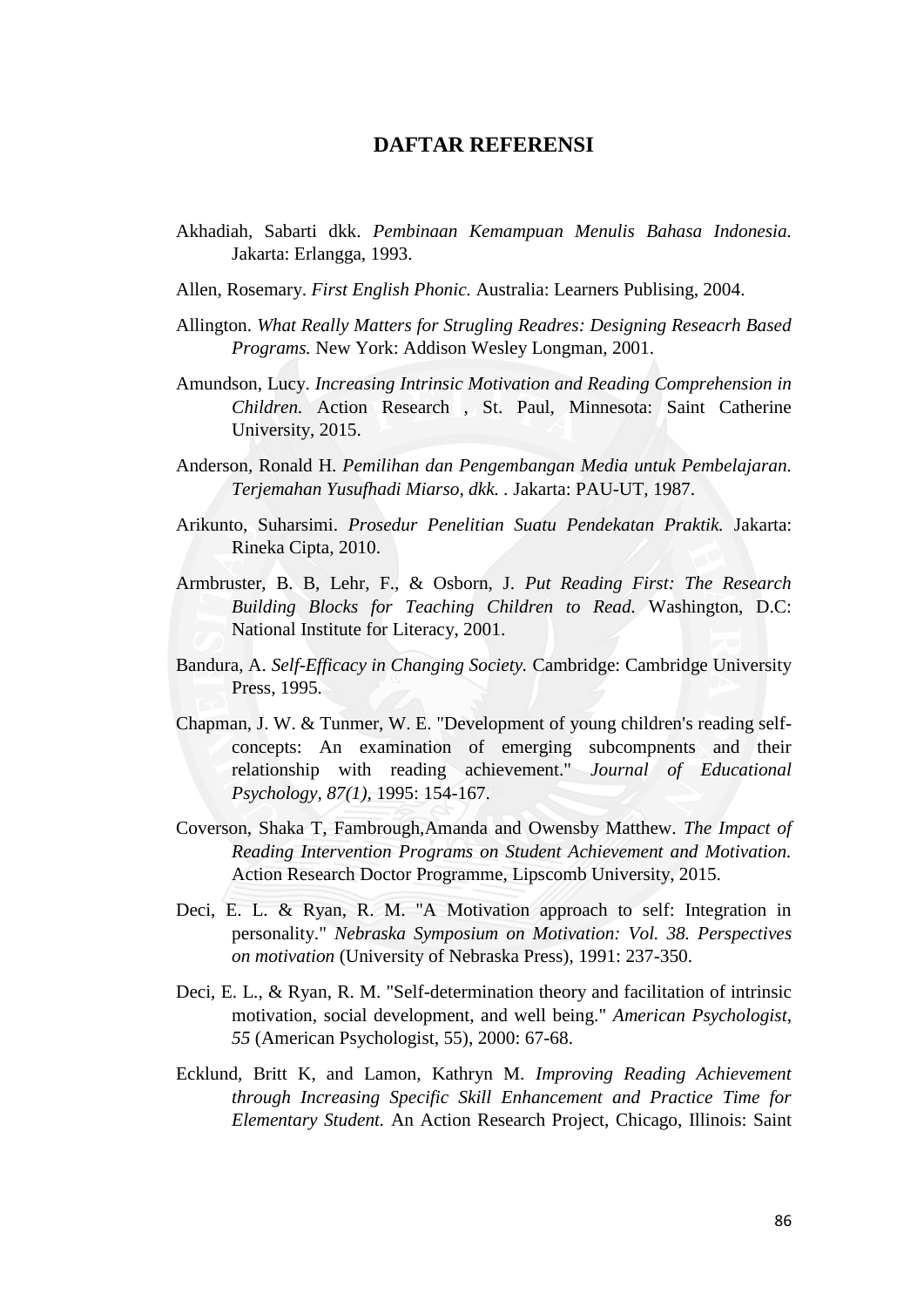Xavier University & Pearson Achievement Solutions, Inc., December, 2008.

- Edmunds, Kathryn M. and Bauserman, Kathryn L. "What Teachers Can Learn about Reading Motivation through Conversations with Children." *The Reading Teacher, Vol. 59, No. 5* , Feb, 2006: 414-424.
- Ehri, L.C & McCormick, S.,. "Phases of word learning: Implications for instruction with delayed and disabled readers." In *Theoritical models and processes of reading (5th ed.)*, by R.B.&Unrau, N.J. (Eds) ruddell, 365- 389. Newark, DE: International Reading Association, Inc, 1998.
- Flecckenstein, Kristie S., Calendrillo, Linda t., Worley, Demetrice A. *Language and Image in the reading-writing classroom: Teaching Vision.* London: Lawrence Erlbaum Associates Publisher, 2002.
- Frankel, J. P. & Wallen N. E. *How to Design and Evaluate Reseacrh in Education.* New York: McGraw Hill Companies, Inc, 2008.
- Goodman. *Organizing for Whole Language.* Purtsmouth: NH Heinemann, 1991.
- Green, Patricia, Christine Kandyba, and Colleen, Stevens, Tricia McDonald. *Motivating Students to Read.* Dissertations, University and SkyLight Professional Development, 2000.
- Harrison, Ina Sue. "Improve the Reading Motivation of Third-Grade Children with Extra Time, Encouragement and Choice." Dissertations, Nova Southeastern, 1994.
- Henk, William A, and Steven A Melnick. "The reader Self-Perception Scale (RSPS): A new tool for measuring how children feel about them selves as readers." *The Reading Teacher*, March 1995: 470.
- Jamaris, Martini. *Orientasi dalam Psikologi Pendidikan.* Jakarta: Yayasan Penamas Murni, 2010.
- Justice, Laura M, and Sofka, Ami E. *Engaging Children with Print.* New York: The Guilford Press, 2010.
- Lynch, J., Anderson, J., Anderson A., Shapiro J. "Parent's Beliefs about Young Children's Literacy Development and Parent's Literacy Behaviour's." *Reading Psychology*, 2006: 27, 1-20.
- Miller, John W and Michael, McKenna C. *World Literacy: How Country Rank and Why it Matters.* Connecticut, 2015.
- Nisfiannoor, Muhammad. *Pendekatan Statistika Modern.* Jakarta: Salemba Huamanika, 2009.

Ormrod, Jeanne Ellis. *Psikologi Pendidikan Jilid II.* Jakarta: Erlangga, 2008.